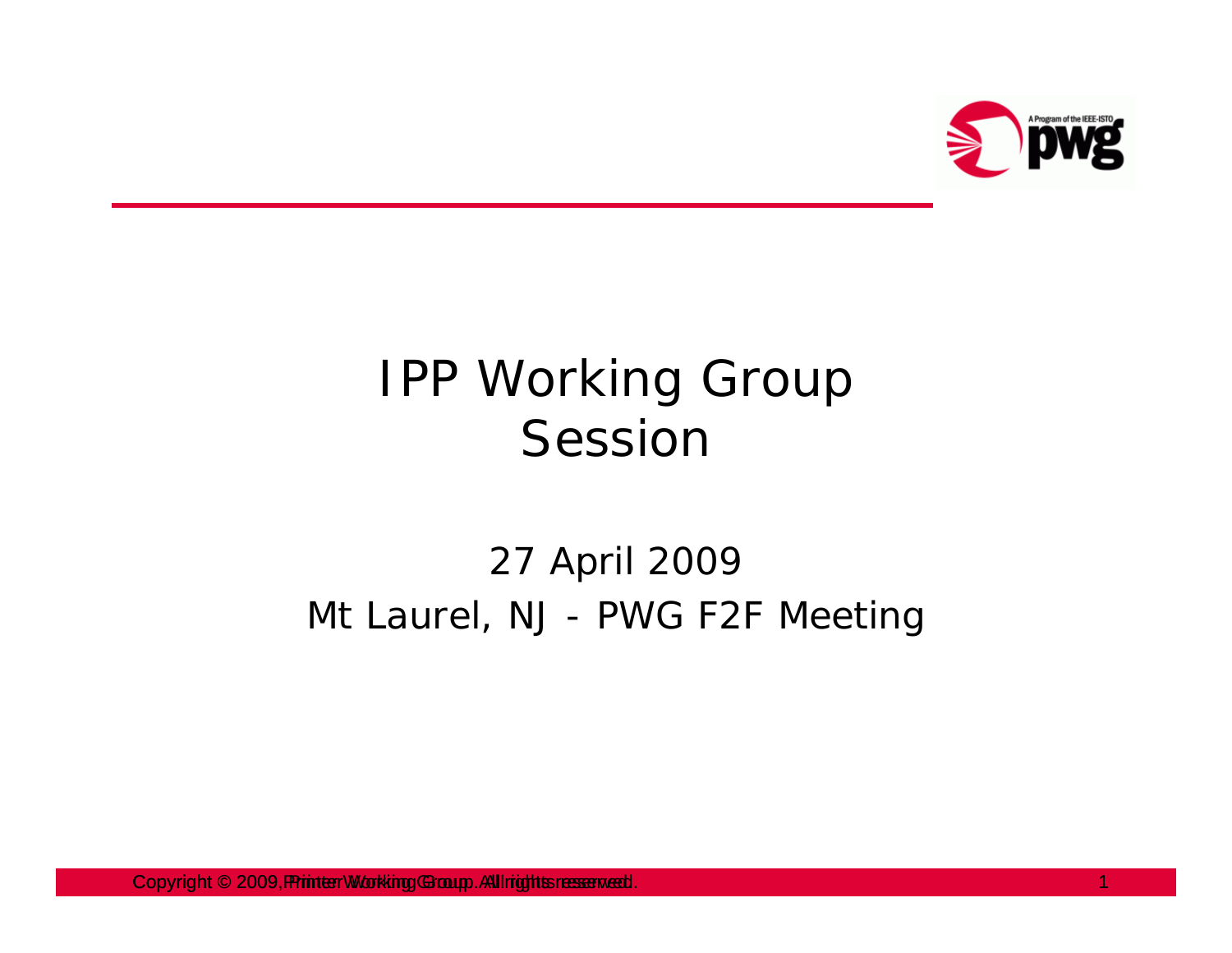IPP WG Meeting Agenda 27 April 2009 – Mt Laurel, NJ



- 9:00-9:15 Introductions, Minute Takers, Agenda Review
- 9:15-10:15 IPP/2.0 Review and Discussion
- 10:15-10:30 <Break>
- 10:30-11:15 IPP PSX Review and Discussion
- 11:15-11:30 Action Items and Next Steps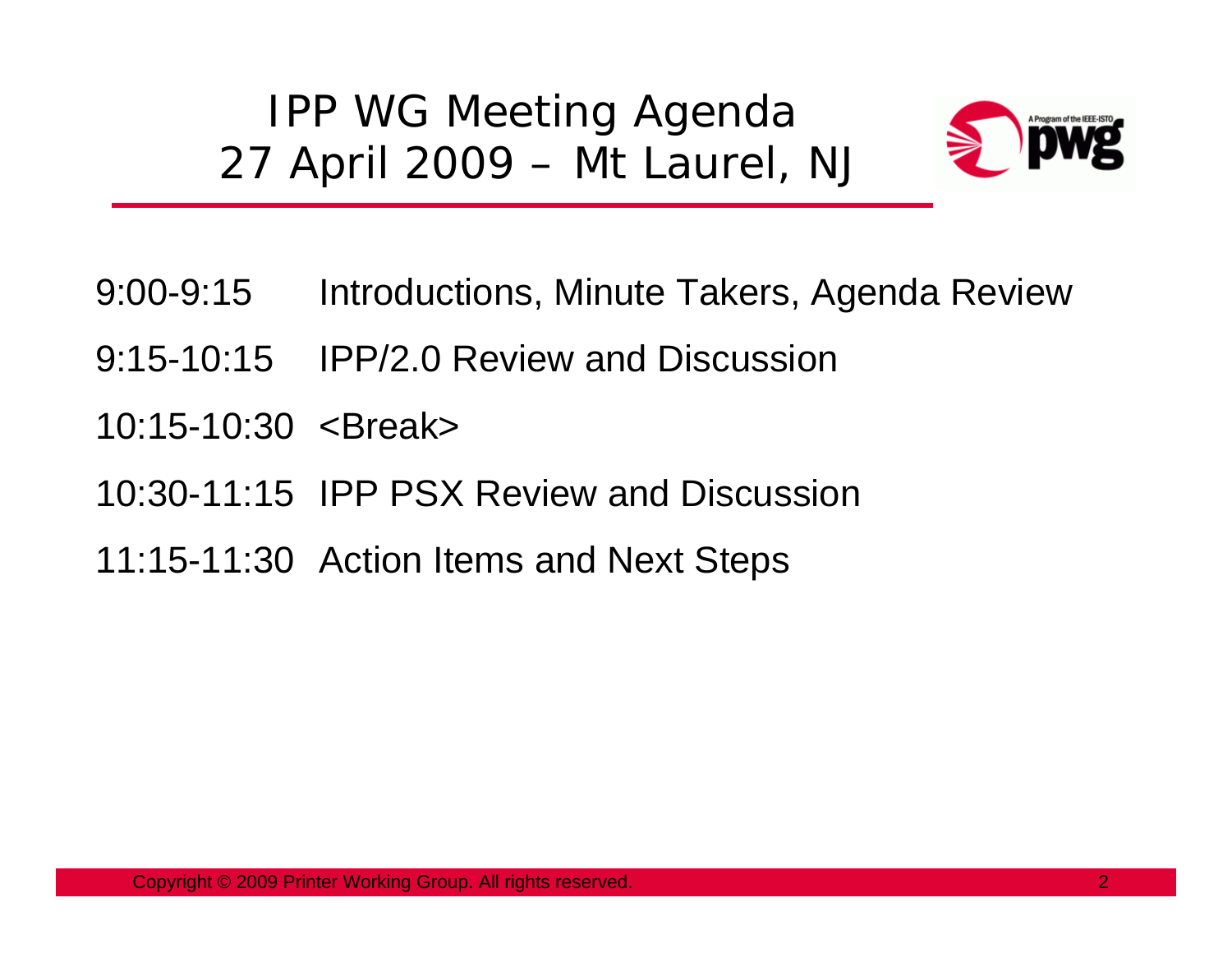### IPP WG Officers



- **IPP WG Chairs:** Paul Tykodi (TCS) Shah Bhatti (tbd)
- IPP WG Secretary: Craig Whittle (Sharp)
- IPP WG Document Editors: Mike Sweet (Apple) Ira McDonald (High North)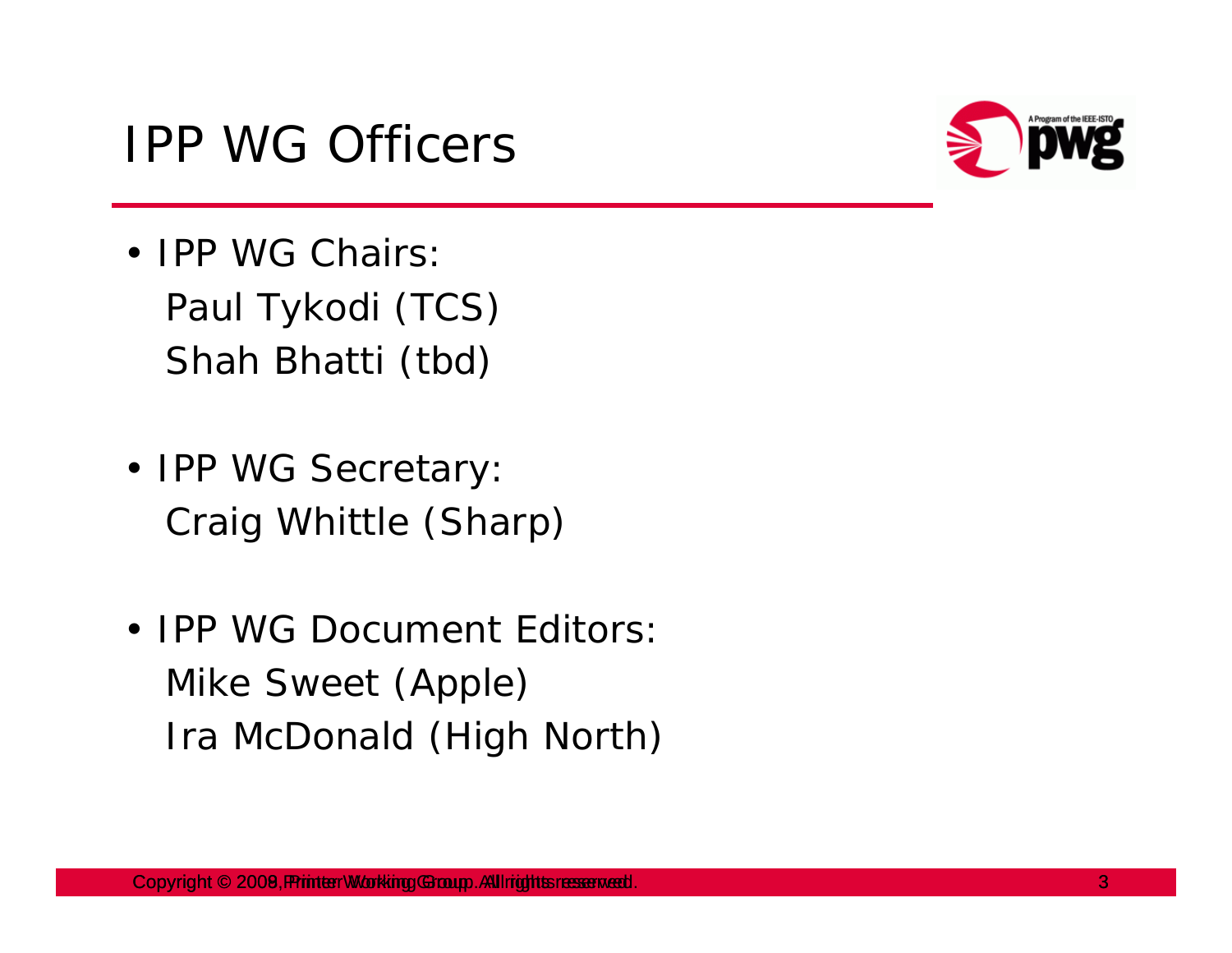## IPP WG Current Status



- IPP/2.0
	- Status is Stable Draft defines IPP/2.0 and IPP/2.1
	- PWG Last Call ends 4 May 2009
	- Implemented in CUPS/1.4
	- Current document is 22 March 2009
	- ftp://ftp.pwg.org/pub/pwg/ipp/ippv2-wd/wd-ipp20-20090322.pdf
- $\bullet$  IPP Printer State Reasons Extensions (PSX)
	- Status is Stable Draft defines IPP/Printer MIB mapping
	- PWG Last Call ends 4 May 2009
	- Implemented in CUPS/1.3
	- Current document is 4 April 2009
	- ftp://ftp.pwg.org/pub/pwg/ipp/wd/wd-ippstate10-20090404.pdf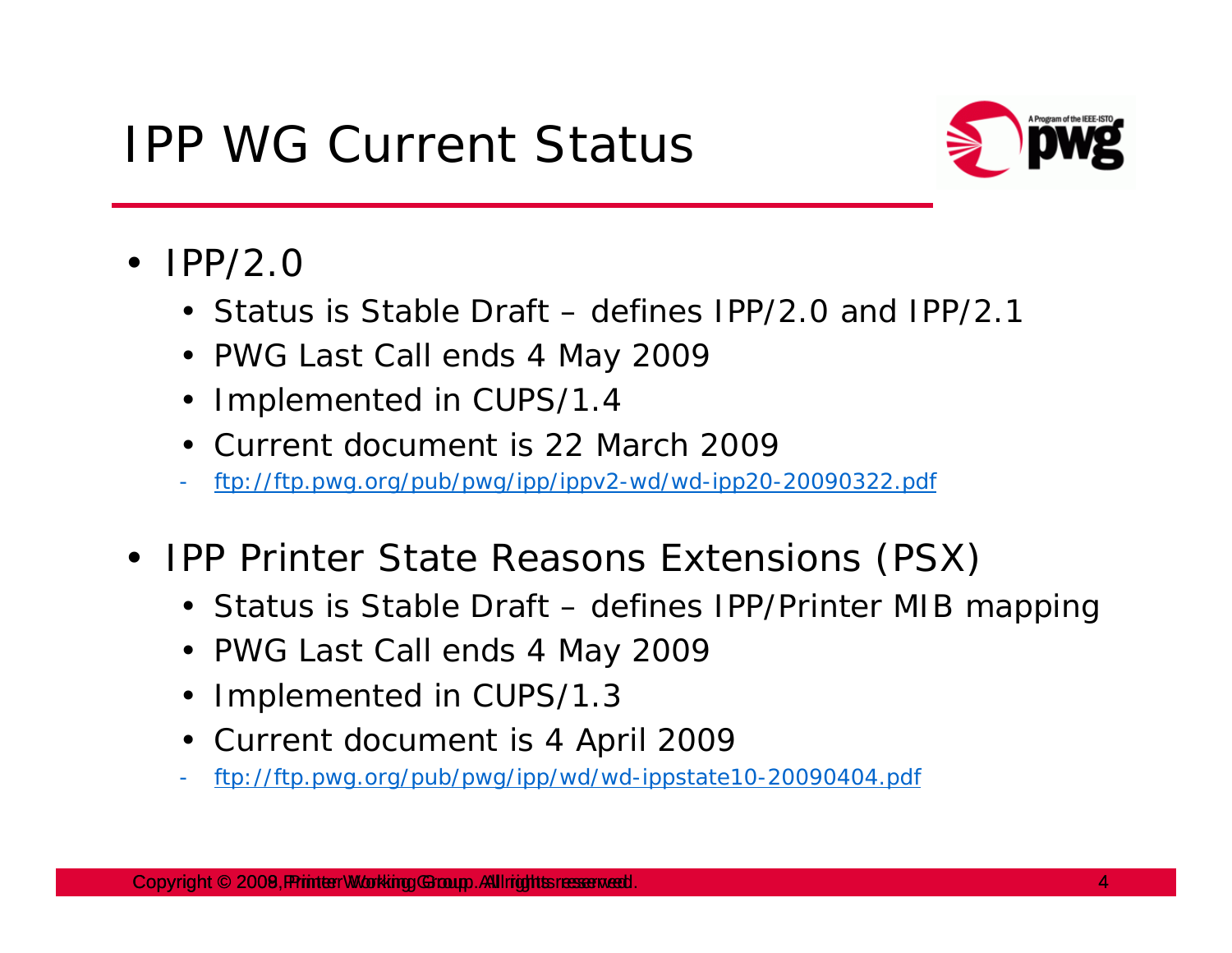## IPP WG Next Steps



- IPP/2.0 First Edition
	- Complete PWG Last Call and revisions
	- PWG Formal Vote as Candidate Standard
- IPP Printer State Reasons Extensions (PSX)
	- Complete PWG Last Call and revisions
	- PWG Formal Vote as Candidate Standard
- IPP Production Printing Set2 for IPP/2.2
	- Interim Draft for June PWG F2F
- IPP/2.0 Second Edition
	- Initial draft for Q4 2009 define IPP/2.2 (production)
	- Include \*all\* IETF and PWG IPP extension specs
	- Clarifications to First Edition and interoperability testing